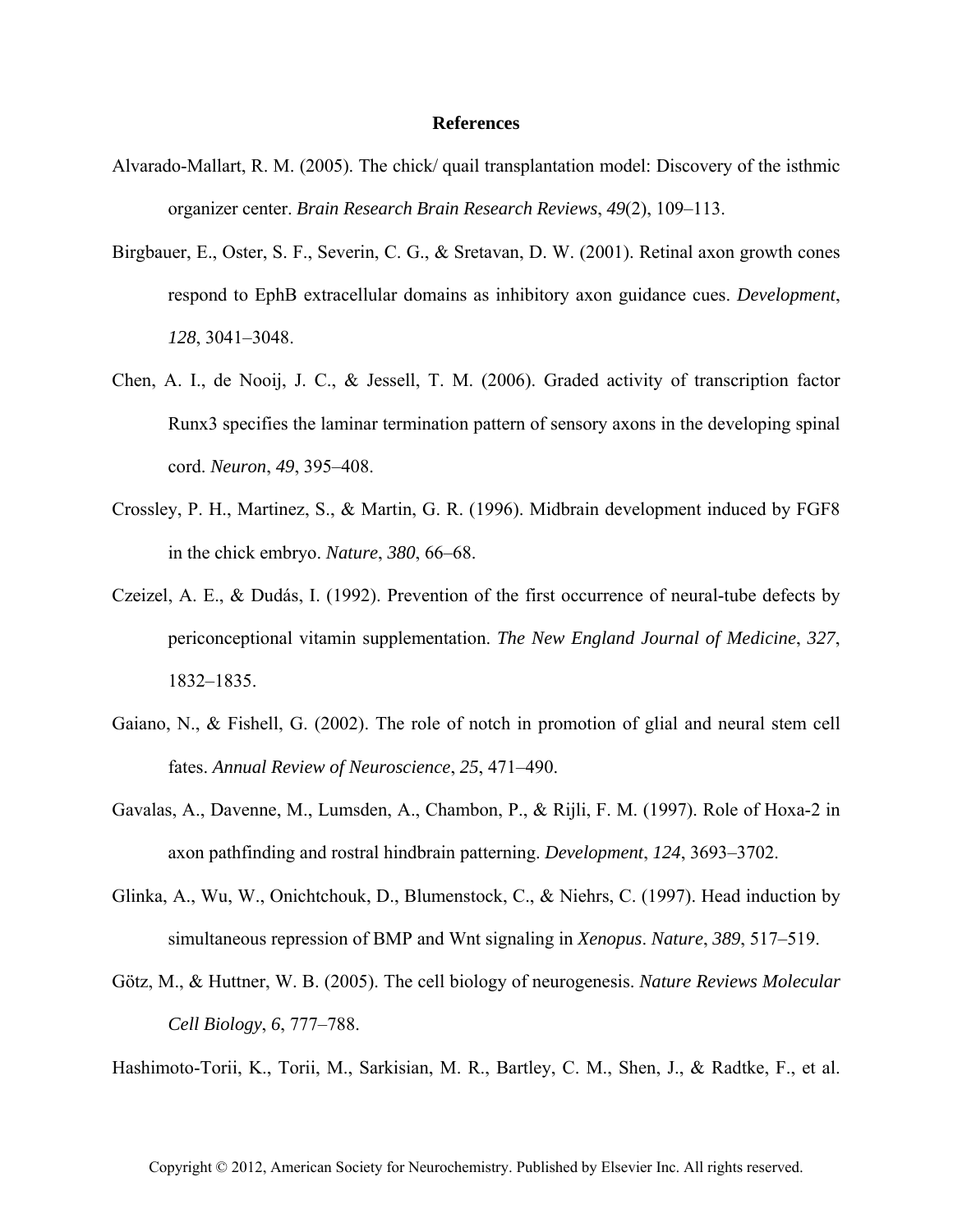(2008). Interaction between Reelin and Notch signaling regulates neuronal migration in the cerebral cortex. *Neuron*, *60*, 273–284.

- Hoch, R. V., Rubenstein, J. L., & Pleasure, S. (2009). Genes and signaling events that establish regional patterning of the mammalian forebrain. *Seminars in Cell & Developmental Biology*, *20*, 378–386.
- Hong, S. E., Shugart, Y. Y., Huang, D. T., Shahwan, S. A., Grant, P. E., & Hourihane, J. O., et al. (2000). Autosomal recessive lissencephaly with cerebellar hypoplasia is associated with human RELN mutations. *Nature Genetics*, *26*, 93–96.
- Jessell, T. (2000). Neuronal specification in the spinal cord: Inductive signals and transcriptional codes. *Nature Reviews/Genetics*, *1*, 20–29.
- Kim, W. -Y., Wang, X., Wu, Y., Doble, B. W., Patel, S., & Woodgett, J. R., et al. (2009). GSK-3 is a master regulator of neural progenitor homeostasis. *Nature Neuroscience*, *12*, 1390–1397.
- Le Douarin, N. (2011). *Part 1 the neural crest in vertebrate development (video seminar)*. http://www.youtube.com/watch?v Our-x4WS4JI Accessed 14.02.11.
- Liem, K. F., Jr., Tremml, G., Roelink, H., & Jessell, T. M. (1995). Dorsal differentiation of neural plate cells induced by BMP-mediated signals from epidermal ectoderm. *Cell*, *82*, 969–979.
- Livet, J., Weissman, T. A., Kang, H., Draft, R. W., Lu, J., Bennis, R. A. et al., (2007). Transgenic strategies for combinatorial expression of fluorescent proteins in the nervous system. *Nature*, *450*, 56–62.
- Malatesta, P., Hack, M. A., Harfuss, E., Kettenmann, H., Klinkert, W., Kirschoff, F. et al., (2003). Neuronal or glial progeny: Regional differences in radial glia fate. *Neuron*, *37*,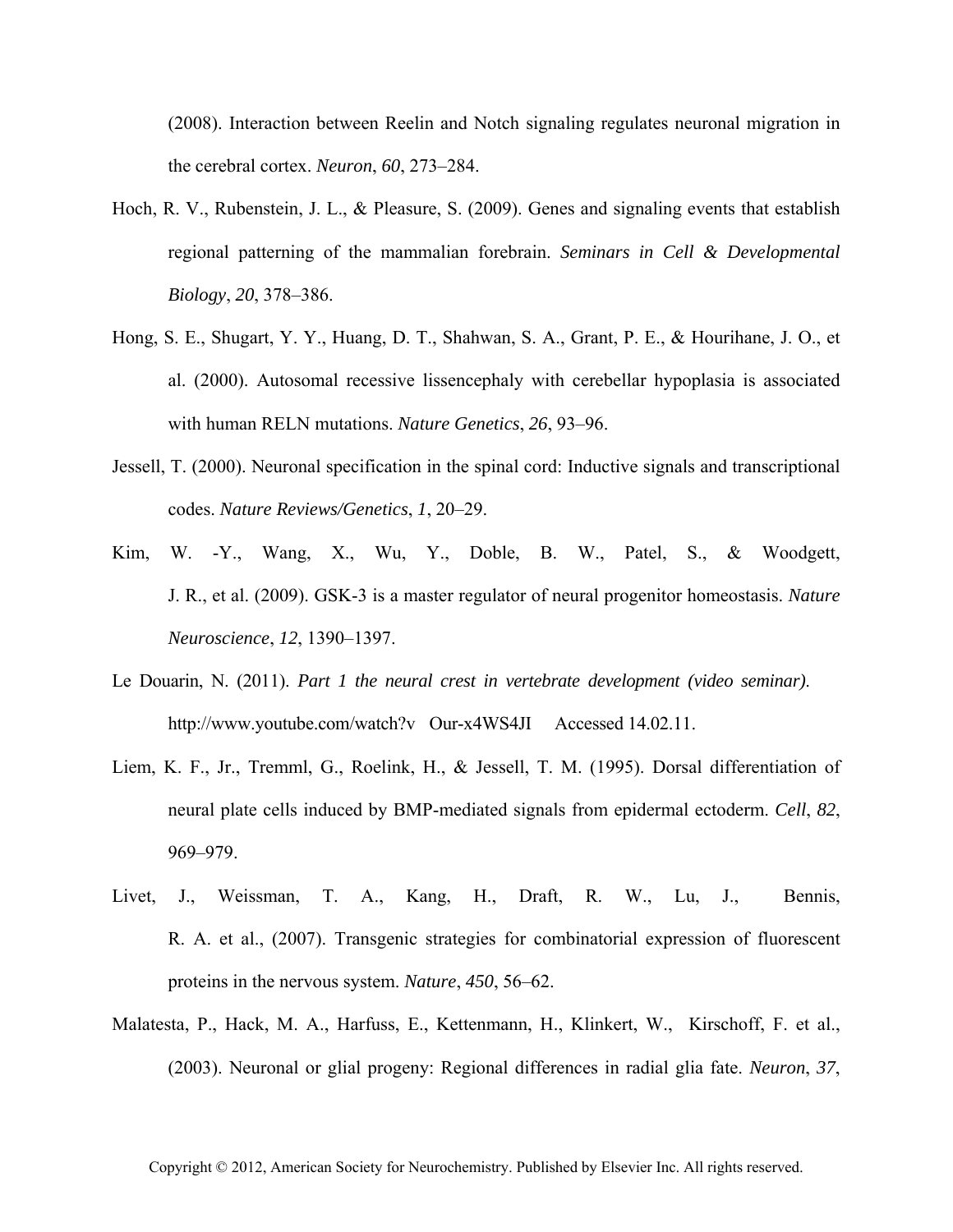- McAllister, A. K. (2007). Dynamic aspects of CNS synapse formation. *Annual Review of Neuroscience*, *30*, 425–450.
- McCann, C. M., & Lichtman, J. W. (2008). In vivo imaging of presynaptic terminals and postsynaptic sites in the mouse submandibular ganglion. *Developmental Neurobiology*, *68*, 760–770.
- Millet, S., Campbell, K., Epstein, D. J., Losos, K., Harris, E., & Joyner, A. L. (1999). A role for Gbx2 in repression of Otx2 and positioning the mid/hindbrain organizer. *Nature*, *401*, 161.
- Moore, S. W., Tessier-Lavigne, M., & Kennedy, T. E. (2007). Netrins and their receptors. *Advances in Experimental Medicine and Biology*, *621*, 17–31.
- Morikawa, Y., Zehir, A., Maska, E., Deng, C., Schneider, M. D., & Mishina, Y., et al. (2009). BMP signaling regulates sympathetic nervous system development through Smad4 dependent and –independent pathways. *Development*, *136*, 3575–3584.
- Noctor, S. C., Flint, A. C., Weissman, T. A., Dammerman, R. S., & Kriegstein, A. R. (2001). neurons derived from radial glia cells establish radial units in neocortex. *Nature*, *409*, 714–720.
- O'Leary, D. D., Chou, S. J., & Sahara, S. (2007). Area patterning of the mammalian cortex. *Neuron*, *56*, 252–269.
- Pinto, L., & Götz, M. (2007). Radial glial cell heterogeneity: The source of diverse progeny in the CNS. *Progress in Neurobiology*, *83*, 2–23.
- Puelles, L., & Rubenstein, J. L. (2003). Forebrain gene expression domains and the evolving prosomeric model. *Trends in Neurosciences*, *26*, 469–476. (Review)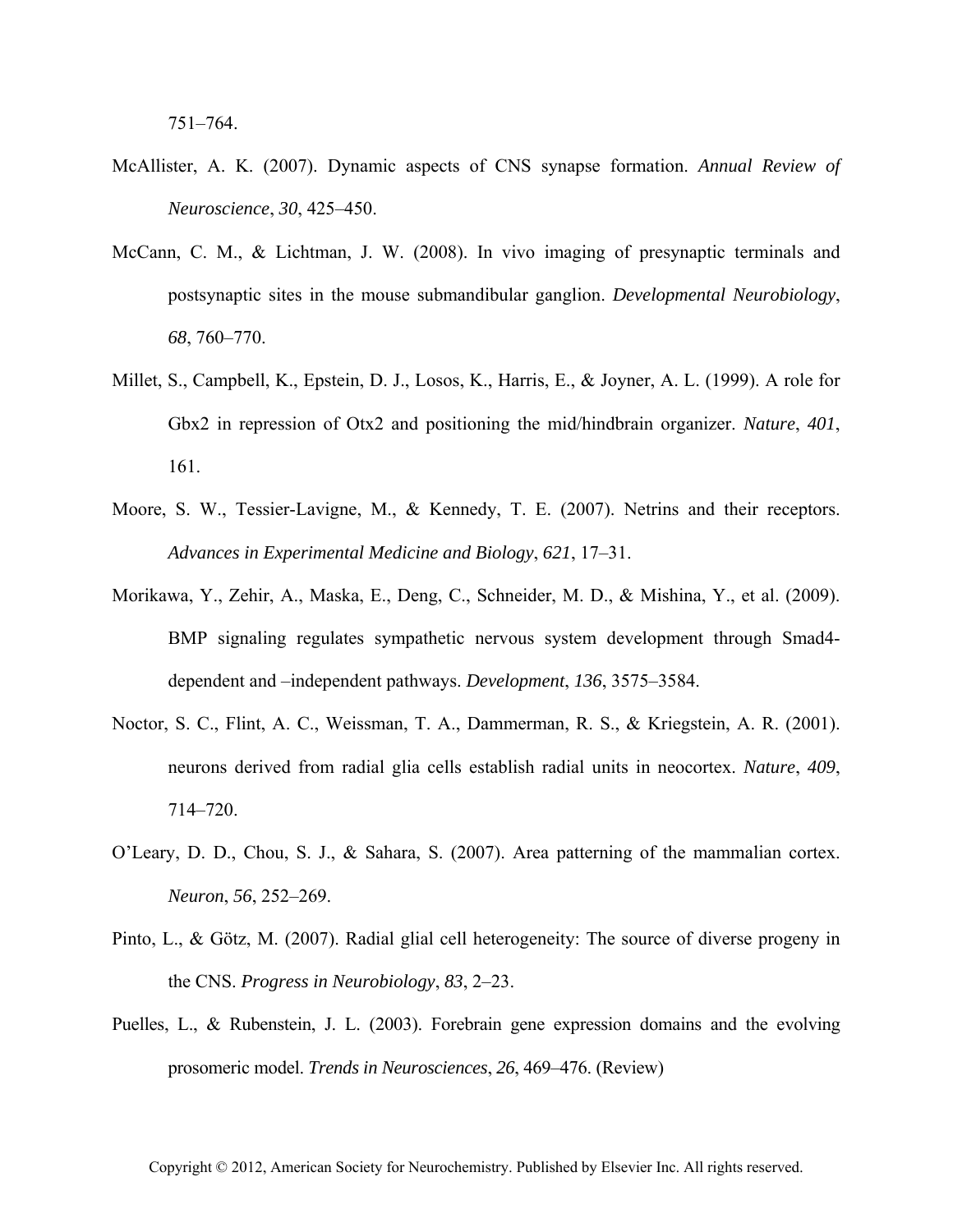- Reissmann, E., Ernsberger, U., Francis-West, P. H., Rueger, D., Brickell, P. M., & Rohrer, H. (1996). Involvement of bone morphogenetic protein-4 and bone morphogenetic protein-7 in the differentiation of the adrenergic phenotype in developing sympathetic neurons. *Development*, *122*, 2079–2088.
- Roelink, H., Porter, J. A., Chiang, C., Tanabe, Y., Chang, D. T., & Beachy, P. A., et al. (1995). Floor plate and motor neuron induction by different concentrations of the amino-terminal cleavage product of sonic hedgehog autoproteolysis. *Cell*, *81*, 445–455.
- Sanes, J. R., & Yamagata, M. (2009). Many paths to synaptic specificity. *Annual Review of Cell and Developmental Biology*, *25*, 161–195.
- Schneider, C., Wicht, H., Enderich, J., Wegner, M., & Rohrer, H. (1999). Bone morphogenetic proteins are required *in vivo* for the generation of sympathetic neurons. *Neuron*, *24*, 861– 870.
- Shah, N. M., Marchionni, M. A., Isaacs, I., Stroobant, P., & Anderson, D. J. (1994). Glial growth factor restricts mammalian neural crest stem cells to a glial fate. *Cell*, *77*(3), 349–360.
- Urbach, R., & Technau, G. M. (2004). Neuroblast formation and patterning during early brain development in *Drosophila*. *Bioessays*, *26*, 739–751.
- van Straaten, H. W., Hekking, J. W., Thors, F., Wiertz-Hoessels, E. L., & Drukker, J. (1985). Induction of an additional floor plate in the neural tube. *Acta morphologica Neerlando-Scandinavica*, *23*, 91–97.
- van Straaten, H. W., Thors, F., Wiertz-Hoessels, L., Hekking, J., & Drukker, J. (1985). Effect of a notochordal implant on the early morphogenesis of the neural tube and neuroblasts: Histometrical and histological results. *Developmental Biology*, *110*, 247–254.